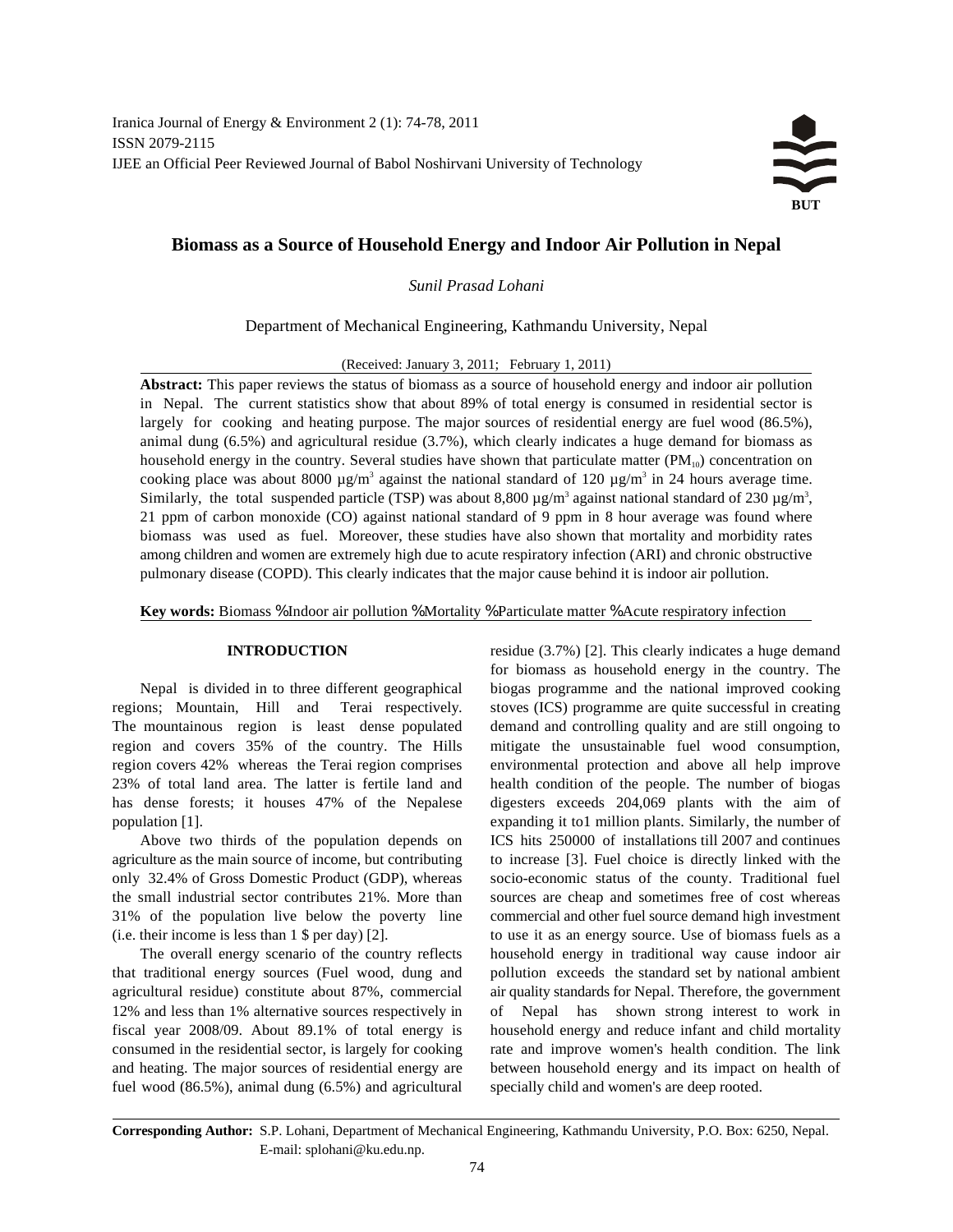

*Iranica J. Energy & Environ., 2 (1): 74-78, 2011*

Fig. 1: Share of energy consumption by fuel types [2]

women are chillingly high in Nepal. Acute respiratory situation of the household are taken as the main driver for infection (ARI), Tuberculoses and other chronic the types of fuel and energy consumption in the obstructive pulmonary disease (COPD), complication in residential sector of Nepal. In the residential sector, the child birth continue to exist at high rate. The survey energy used is mainly for different end-uses: cooking, conducted in 1996, showed that 34% of children under heating, animal feed preparation, lighting etc. The five were infected with ARI [4]. One of the major causes percentage share of biomass energy in the primary energy behind it is indoor air pollution. The infant mortality rate consumption of Nepal in residential sector was/is was around 64 per thousand in 2001. However, this figure significantly high. The efficiency of biomass energy comes down to 9.14 deaths per thousands in 2007 [5]. conversion in traditional way of using it is very low; Among several other factors ARI has been identified as which is the majority case in Nepal. Also, conventional one of the major factors for high infant and under five way of using biomass cause significantly high indoor mortality rates in Nepal. **and outdoor air pollution**. The need of study on indoor

which about 50% are female. Some 3.56 million were under and children who are most of the time in the kitchen or five [5]. The population size of children and women inside the house is very important. At the same time it is evidently suggests mitigation of indoor air pollution is dire need of developing appropriate technology so that dire need of the country. The government of Nepal biomass conversion efficiency can be increased while along with several NGO, INGO and donor agency are reducing emission. At present there are some suitable working together to achieve their goal to maintain technology as biogas and improved cooking stove (ICS) indoor air pollution at standard set limit. to use biomass efficiently and effectively with minimal

**An Overview of Residential Energy Consumption:** The technology has not been able to penetrate the whole residential sector consumed almost 89.1% of the total region of the country. The governments of Nepal along energy consumption of Nepal in 2008/09. This sector with several other organizations are working together in consumed about 401 million GJ [2]. Biomass resources this front to make these simple technologies widely were the major fuels used in this sector, namely the fuel acceptable within the country. wood, agricultural residue and the animal waste. Recently renewable sources like biogas and electricity **Indoor Air Pollution:** Very few literatures about indoor air from micro-hydro and solar home systems are substituting quality in Nepal are available. A study conducted by the conventional fuels used mainly for cooking and Nepal Health Research Council and others in 2001 lighting. The commercial sources of fuel used in nominal indicated that  $PM_{10}$  concentration on cooking place amount and is mainly used in the urban centers. The picture below presents the share of different fuels used in and  $1504 \mu g/m<sup>3</sup>$  at the place where kerosene and LPG was the residential sector in 2008/09 [2]. used as fuels respectively [6].

Mortality and morbidity rates among children and The population growth rates as well as the economic As of 2006, Nepal's population was 25.8 million of air pollution and its health impact on especially women indoor and or outdoor pollutants. Nevertheless, this

where biomass was burnt was 8207  $\mu$ g/m<sup>3</sup> and 3414  $\mu$ g/m<sup>3</sup>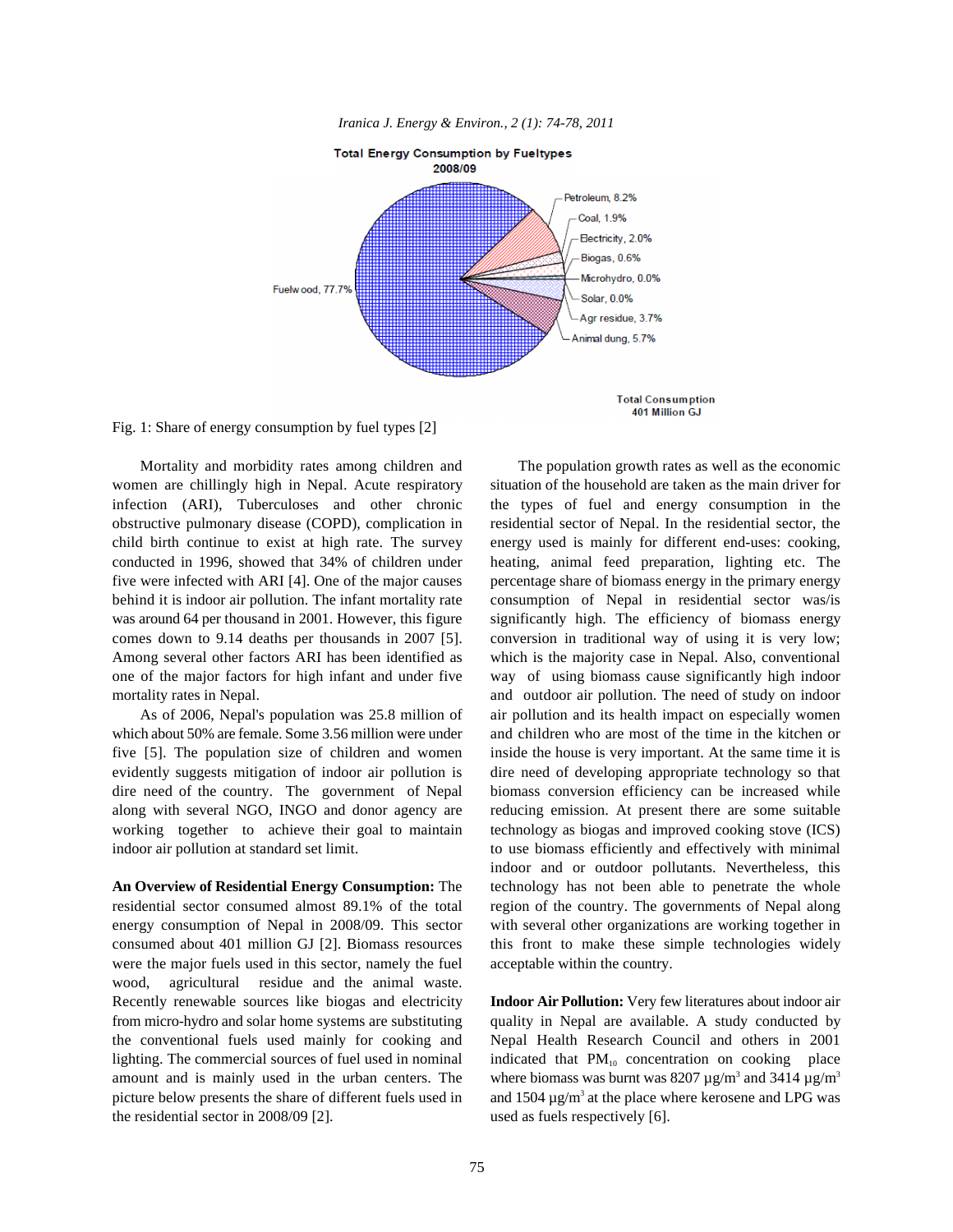| Study location  | Pollutants    | Exposure on traditional stove | Exposure on ICS             | % reduction | References   |
|-----------------|---------------|-------------------------------|-----------------------------|-------------|--------------|
| Gorkha          | CO            | $280$ ppm                     | $70$ ppm                    | 75          | Reid, 1986   |
|                 | <b>TSP</b>    | $3170 \mu g/m^3$              | $870 \mu g/m^3$             | 73          |              |
| Beni            | <sub>CO</sub> | $310$ ppm                     | 64 ppm                      | 79          | Reid, 1986   |
|                 | <b>TSP</b>    | $3110 \mu g/m^3$              | $1370 \mu g/m^3$            | 56          |              |
| Mustang         | $_{\rm CO}$   | 64 ppm                        | 41 ppm                      | 36          | Reid, 1996   |
|                 | <b>TSP</b>    | $1750 \mu g/m^3$              | 920 $\mu$ g/m <sup>3</sup>  | 47          |              |
| <b>Bardibas</b> | $_{\rm CO}$   | 82.5 ppm                      | $11.6$ ppm                  | 86          | Pandey, 1990 |
|                 | <b>TSP</b>    | $8200 \mu g/m^3$              | 3000 $\mu$ g/m <sup>3</sup> | 63          |              |

*Iranica J. Energy & Environ., 2 (1): 74-78, 2011*

| Table 1: Comparison between CO and TSP for traditional stoves and improved stoves |  |  |  |  |
|-----------------------------------------------------------------------------------|--|--|--|--|
|-----------------------------------------------------------------------------------|--|--|--|--|

houses in Nepalese villages in 1986 revealed that the particles (TSP) and 120  $\mu$ g/m3 for PM<sub>10</sub> in 24 hours total suspended particle (TSP) was 8,800  $\mu$ g/m<sup>3</sup>, 21 ppm of carbon monoxide (CO) and 368 ppb of nitrous oxide where ppm or 10,000 µg/m3 for 8 Hours average [11]. The biomass (wood) was used as fuel. **ambient** air quality standards of US and Europe are

the personal exposure levels of Respirable Suspended fact about indoor air pollution it is evident that large share Particulates (RSP), CO and formaldehyde levels during of Nepalese women and children are still at high risk. cooking periods in 20 households with traditional stoves (without chimneys) and again after introducing improved **Health Impact of Indoor Air Pollution:** It is evident from cooking stoves (ICS) in rural areas of Nepal's hill region some of the studies of indoor air quality at different between November 1986 and March 1987. The mean location of Nepal that Nepalese women and children, concentration of RSP was found to be  $8,200 \mu g/m^3$  for 1 hour and the onehour concentration of CO and HCHO been exposed to unacceptable levels of indoor air (formaldehyde) were 82.5 ppm and 1.4 ppm respectively pollution. Many investigations consistently show that for traditional stoves. In the case of ICS, the mean indoor air pollution increases a risk of chronic obstructive concentration of RSP, CO and HCHO were 3000  $\mu$ g/m<sup>3</sup>, 10.8 ppm and 0.6 ppm respectively [8]. (AIR) in childhood. One of the major causes of mortality

of women to TSP and CO during cooking periods in 60 weight, increased infant mortality, pulmonary households with traditional stoves (without chimneys) tuberculoses, nasopharyngeal and laryngeal cancer and and improved cook stoves (with chimneys) in the Middle cataracts have shown some correlation with indoor air hills of Nepal. The table summarized findings of different pollution. research conducted in different period. Ministry of Health data shows that ARI is the third

stoves have far less emission of TSP and CO than the total population [5].

monitored  $PM_{10}$  concentration in different localities of Some studies shows in rural Nepal, nearly 15% of non-Kathmandu for different fuel type (LPG, kerosene and smoking girl (below 20 years) had chronic bronchitis, wood) in 2001. They found that  $PM_{10}$  concentrations in a high rate for non-smoker [12]. This is also an evidence wood burning houses are 6 times greater than in LPG- of strong relationship of smoke exposure and the COLD using houses and 2.4 times greater than kerosene-using since girls in rural Nepal are supposed to help to carry out houses. all indoor household work whereas their father work

All relevant study about indoor air pollution outdoor to support and sustain the house. conducted in Nepal at different periods showed that There are some related findings which suggest that emission levels are much higher than national and smoke exposure cause high risk to human health and international standards. The national ambient air quality increase untimely death toll. There are now various

Another study done by Davidson *et al.* [7] in 18 standards for Nepal set 230  $\mu$ g/m<sup>3</sup> for total suspended average time. The carbon monoxide (CO) standard is 9 Some other reports of indoor air pollution monitored stricter than national standards of Nepal. From above

who are mostly in the kitchen and inside house, have pulmonary diseases and of acute respiratory infections Reid *et al.* [9, 10] monitored personal exposures for children under five in Nepal is AIR. Similarly, low birth

The findings clearly suggest that improved cooking highest cause of morbidity in Nepal, affecting 3.13% of

traditional cooking stoves. However, the emission is not Chronic Obstructive Lung Diseases (COLD) is at standard safe level. another major risk factor especially among women and Nepal Environment and Scientific Services [10] has been found strong relation with smoke exposure.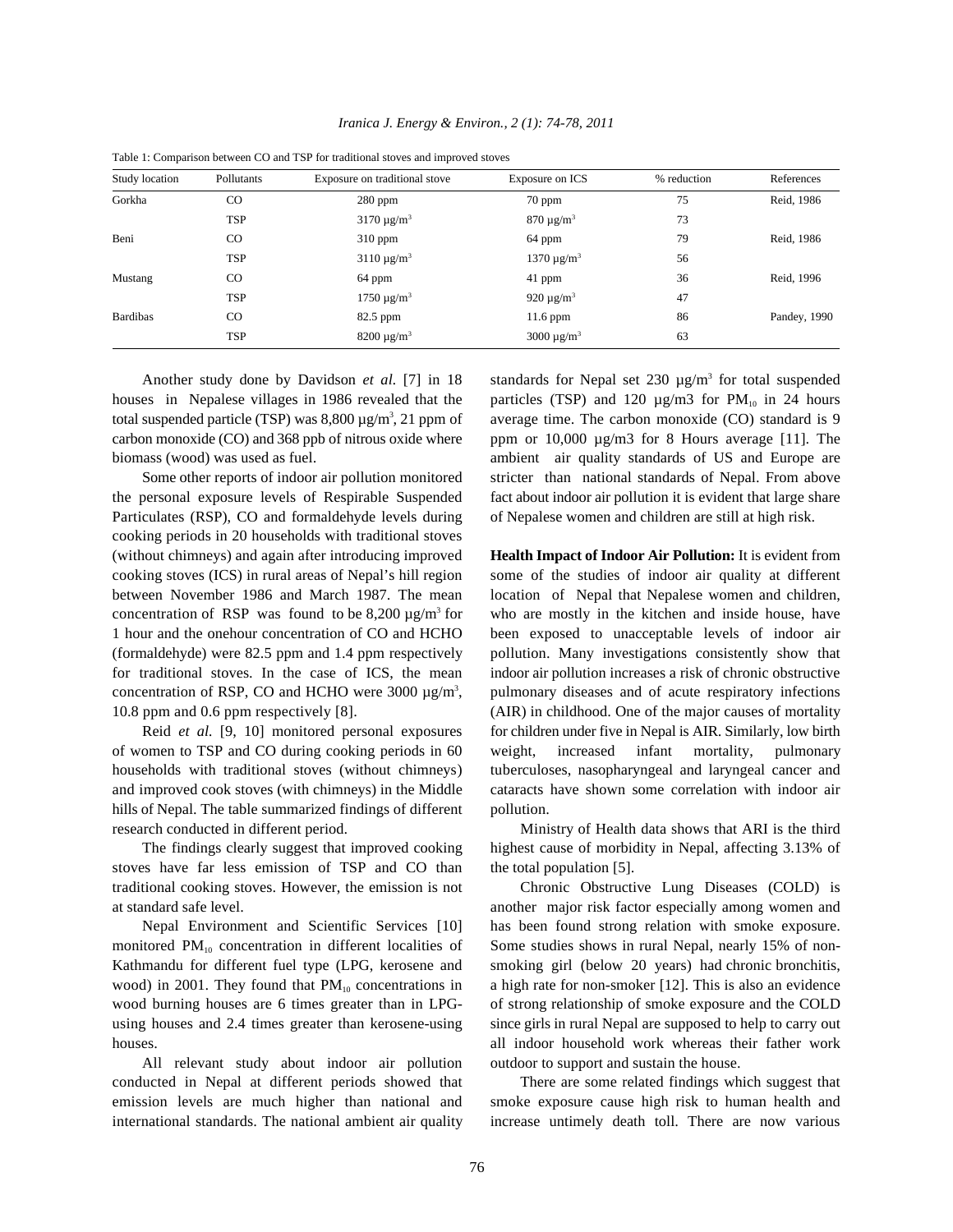Nepal to help support reducing indoor air pollution. The significantly. Remarkable improvement on indoor air common agreement on reducing indoor air pollution is to quality and health of the family has been reported while substitute traditional biomass cooking stoves by some talking to those families who accepted to substitute their improved cooking stoves or biogas stoves or something traditional cooking stoves with biogas plant. Nonetheless, else, which emits no or less pollutants. There are already scientific research findings have not been reported to over 200,000 domestic biogas plants installed in various date in reference with biogas plants in Nepal. parts of the countries and above 250,000 improved Based on available scientific and social research cooking stoves are installed. All stakeholders are pushing findings the governments of Nepal along with various forward the ICS and biogas programs to attain the goal national and international organizations have been of reduced indoor air pollution and improved health working closely in disseminating ICS and biogas all over condition of women and children. They country. They also launched several awareness

after substituting traditional biomass stoves with ICS let them know advantages and disadvantages of or Biogas has been done. But informal discussion with having and not having ICS, biogas and other relevant beneficiary indicates that it has improved their health appropriate technologies. There have been several significantly. However, scientific investigation and health awareness programs and educational programs for findings are highly awaited so that government and other uneducated men and women, going on various parts of organization who are working closely for the same mission the country. It has been perceived that women will decide future action plan based on the scientific empowerment is one of the key factors in resolving evidence. There are some organizations and research several problems occurring in remote areas of the country. institute have been monitoring indoor air pollution at One of the important feature of people participation various parts of the country to compare the indoor air program (PPP) in any kind of development projects pollution of the traditional and improved cooking usually energy generation project like biogas, ICS, micro scenario. Nevertheless, recent health statistics shows hydro and so on... is first to aware all stakeholders of the that infant mortality rate has been reduced significantly community about pro and cons of the projects, second to from 64 per thousand in 2001 to 9 per thousand in 2007 create a feeling of sense of ownership of the project so [5]; ARI is one of the major causes for infant mortality. that they will take care of successful operation of the The figure suggest that there has been tremendous project, last but not the least PPP uses good model of improvement in health impact after substituting traditional women inclusion in all activity of the project work and biomass with improved one along with better awareness community work that help significantly for women

available literature and research findings about indoor traditional technologies without creating any hassle. air pollution and its health impact at various parts of the country proved that conventional approach of using **CONCLUSION** biomass as a thermal energy of the house and prolonged smoke exposure is one of the crucial reasons for indoor Biomass is a key source of residential energy air pollution and has harmful health impact especially on providing around 85% from fuel wood alone. Large share women and children. Although there were not sufficient of residential energy demand is thermal energy for research findings available on improvement of indoor air cooking, which means almost all fuel wood is used for quality through ICS and biogas, the available studies cooking purpose. It is obvious that emission from solid suggest that there is a tremendous positive impact. fuel is higher than from gas fuel. Many Nepalese still use Some literature suggests that substituting traditional traditional cooking stoves that produce lots of smoke cooking stoves by ICS can reduce 60-80% TSP and CO, causing a high degree of indoor air pollution. Especially which are the major indoor pollutant responsible for children and women are exposed to indoor air pollution ARI, COPD and other health disorders. Similarly, biogas since most of the time they live inside the house or work has numerous positive health impacts on women and in the kitchen. Some results suggest that above 8000 children since it reduces smoke to nearly zero level inside  $\mu$ g/m3 TSP and 82 ppm CO had found in a kitchen where

organizations working together with government of the kitchen, meaning a reduction of indoor air pollution

As of now not much study of indoor air pollution programs for the people of the rural part of society and among household working girls and women. empowerment. Once women are aware of indoor air **Mitigation Measures of Indoor Air Pollution:** From the stoves, ICS and biogas plants can substitute the pollution and health impacts due to conventional cooking